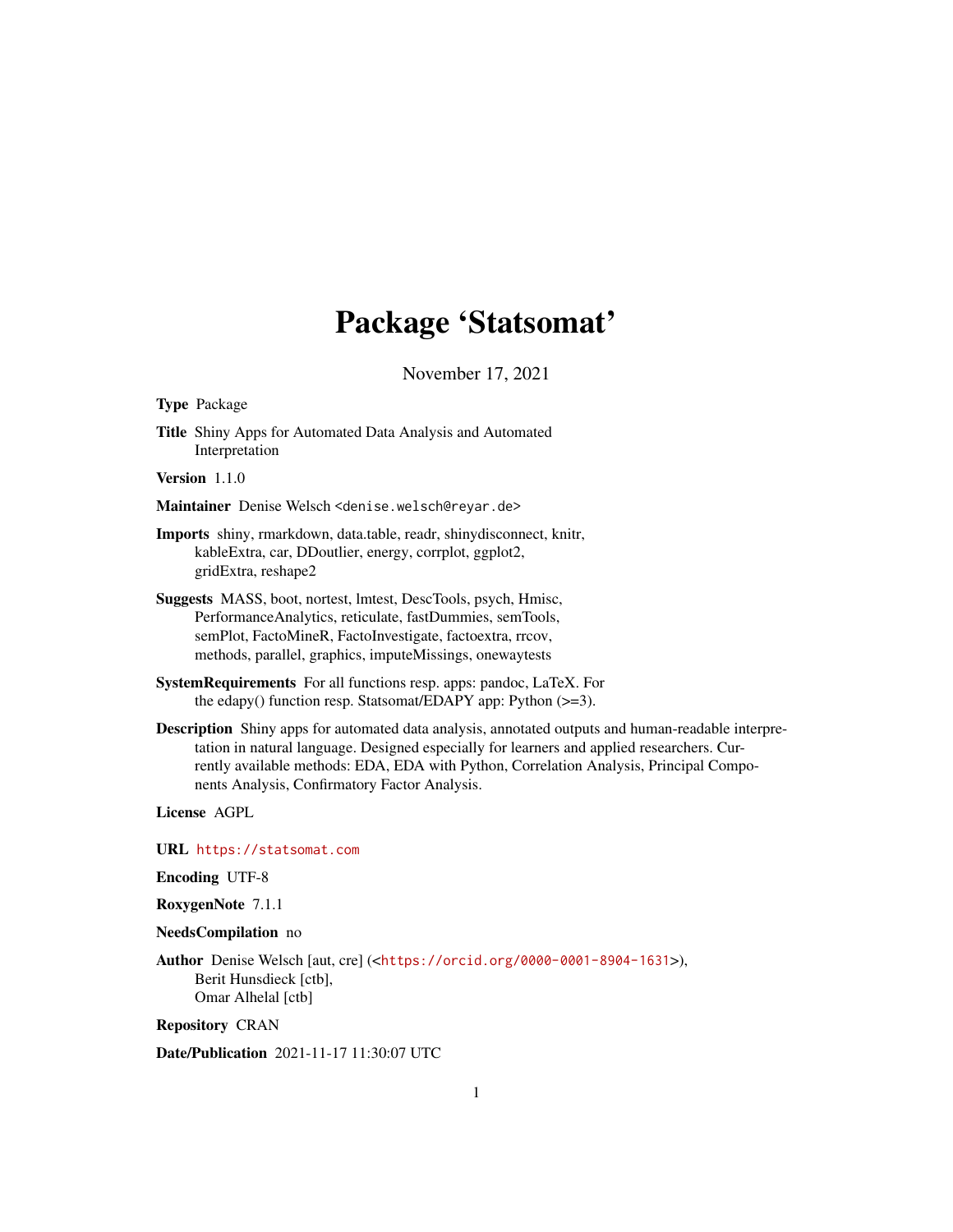# <span id="page-1-0"></span>R topics documented:

| Index |  |  |  |  |  |  |  |  |  |  |  |  |  |  |  |  |  |  |  |  |
|-------|--|--|--|--|--|--|--|--|--|--|--|--|--|--|--|--|--|--|--|--|
|       |  |  |  |  |  |  |  |  |  |  |  |  |  |  |  |  |  |  |  |  |
|       |  |  |  |  |  |  |  |  |  |  |  |  |  |  |  |  |  |  |  |  |
|       |  |  |  |  |  |  |  |  |  |  |  |  |  |  |  |  |  |  |  |  |
|       |  |  |  |  |  |  |  |  |  |  |  |  |  |  |  |  |  |  |  |  |
|       |  |  |  |  |  |  |  |  |  |  |  |  |  |  |  |  |  |  |  |  |

cfa *Confirmatory Factor Analysis*

#### Description

A Shiny app for automated Confirmatory Factor Analysis (CFA) based on the R package [lavaan.](https://lavaan.ugent.be/) Single-group, first-order CFA for datasets up to 5000 observations, 25 (approximately) continuous variables and 5000 KB. An interpretation in natural language and the R Code to reproduce the results is included in the report. Run the app locally by calling the function or launch it directly in the web from <https://statsomat.shinyapps.io/Confirmatory-Factor-Analysis>. Follow the Instructions described in the GUI to use the app and generate a report. Check also the GitHub repository <https://github.com/Statsomat/CFA>.

#### Usage

cfa()

#### Value

Shiny app opens in viewer or browser.

#### Examples

```
## Not run:
library(Statsomat)
cfa()
```
## End(Not run)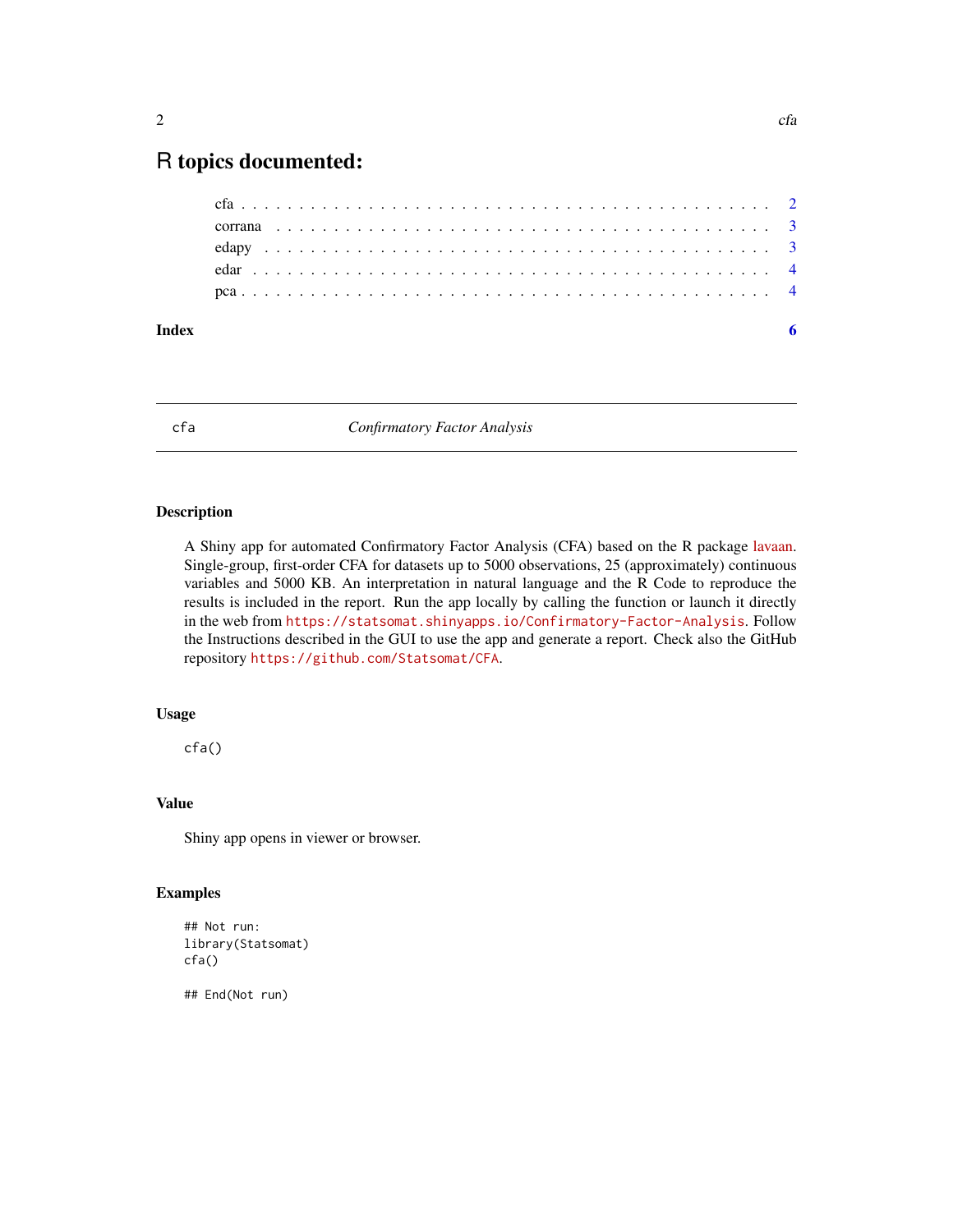<span id="page-2-0"></span>

#### Description

A Shiny app for automated Correlation Analysis for (approximately) continuous variables. An interpretation in plain English and the R Code to reproduce the results is included in the report. Run the app locally by calling the function or launch it directly in the web from [https://statsomat.](https://statsomat.shinyapps.io/Correlations) [shinyapps.io/Correlations](https://statsomat.shinyapps.io/Correlations). Follow the Instructions described in the GUI to use the app and generate a report. Check also the GitHub repository <https://github.com/Statsomat/CORRANA>.

#### Usage

corrana()

#### Value

Shiny app opens in viewer or browser.

#### Examples

## Not run: library(Statsomat) corrana()

## End(Not run)

edapy *Exploratory Data Analysis with Python*

#### Description

A Shiny app for automated Exploratory Data Analysis with Python, based on the R interface to Python [reticulate.](https://rstudio.github.io/reticulate/) Run the app locally by calling the function or launch it directly in the web from <https://statsomat.shinyapps.io/edapy>. Follow the Instructions in the GUI of the app to generate a PDF report or Python code to reproduce numerical and graphical results. Check also the GitHub repository of the app for more details <https://github.com/Statsomat/edapy>. System Requirements: Python >=3. Imports numpy,pandas,seaborn,matplotlib,scipy,statsmodels,tabulate,sys,warning

#### Usage

edapy()

#### Value

Shiny app opens in viewer or browser.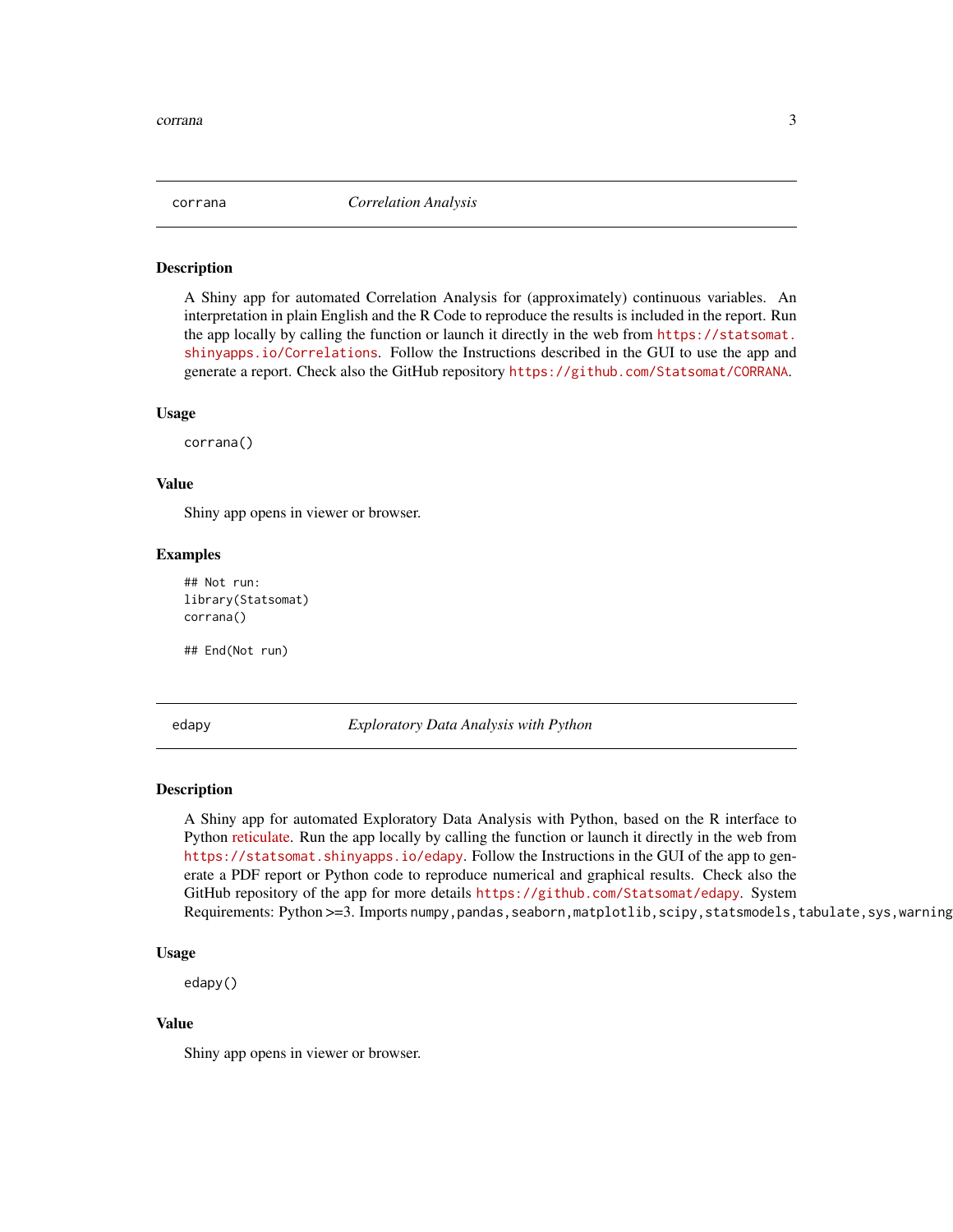<span id="page-3-0"></span>

#### Examples

## Not run: library(Statsomat) edapy()

## End(Not run)

edar *Exploratory Data Analysis with R*

#### Description

A Shiny app for automated Exploratory Data Analysis with R. Run the app locally by calling the function or launch it directly in the web from [https://statsomat.shinyapps.io/Descriptive\\_](https://statsomat.shinyapps.io/Descriptive_statistics/) [statistics/](https://statsomat.shinyapps.io/Descriptive_statistics/). Follow the Instructions described in the GUI to use the app and generate a report. Check also the GitHub repository <https://github.com/Statsomat/edar>.

#### Usage

edar()

#### Value

Shiny app opens in viewer or browser.

#### Examples

```
## Not run:
library(Statsomat)
edar()
```
## End(Not run)

pca *Principal Components Analysis*

#### Description

A Shiny app for automated Principal Components Analysis (PCA) based on the R package [fac](http://factominer.free.fr/index.html)[tominer.](http://factominer.free.fr/index.html) An interpretation in plain English and the R Code to reproduce the results is included in the report. Follow the Instructions on the webpage of the app [https://statsomat.shinyapps.](https://statsomat.shinyapps.io/Principal-components-analysis/) [io/Principal-components-analysis/](https://statsomat.shinyapps.io/Principal-components-analysis/) to generate the report. Check also the GitHub repository <https://github.com/Statsomat/PCA>.

#### Usage

pca()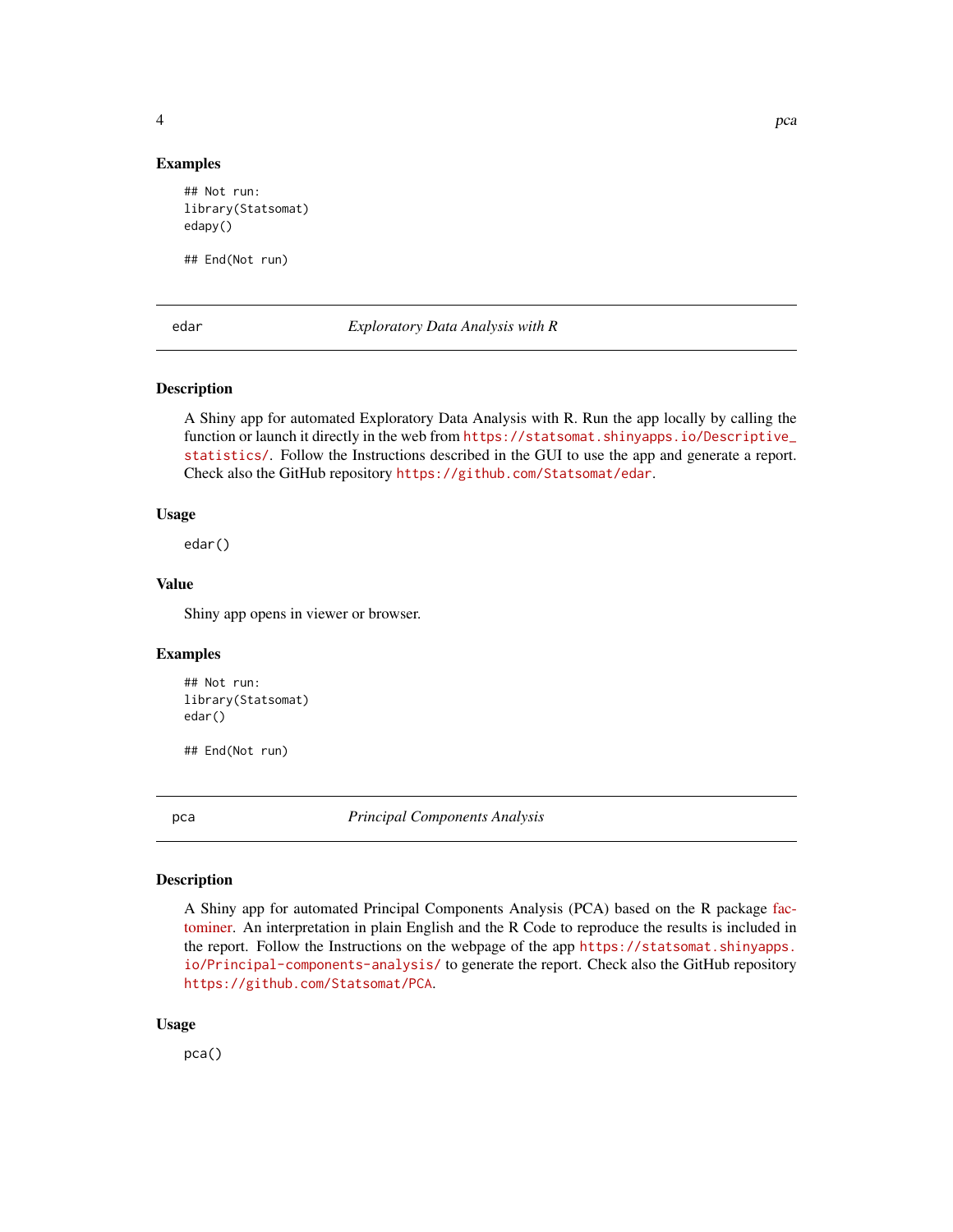pca

### Value

Shiny app opens in viewer or browser.

## Examples

## Not run: library(Statsomat) pca()

## End(Not run)